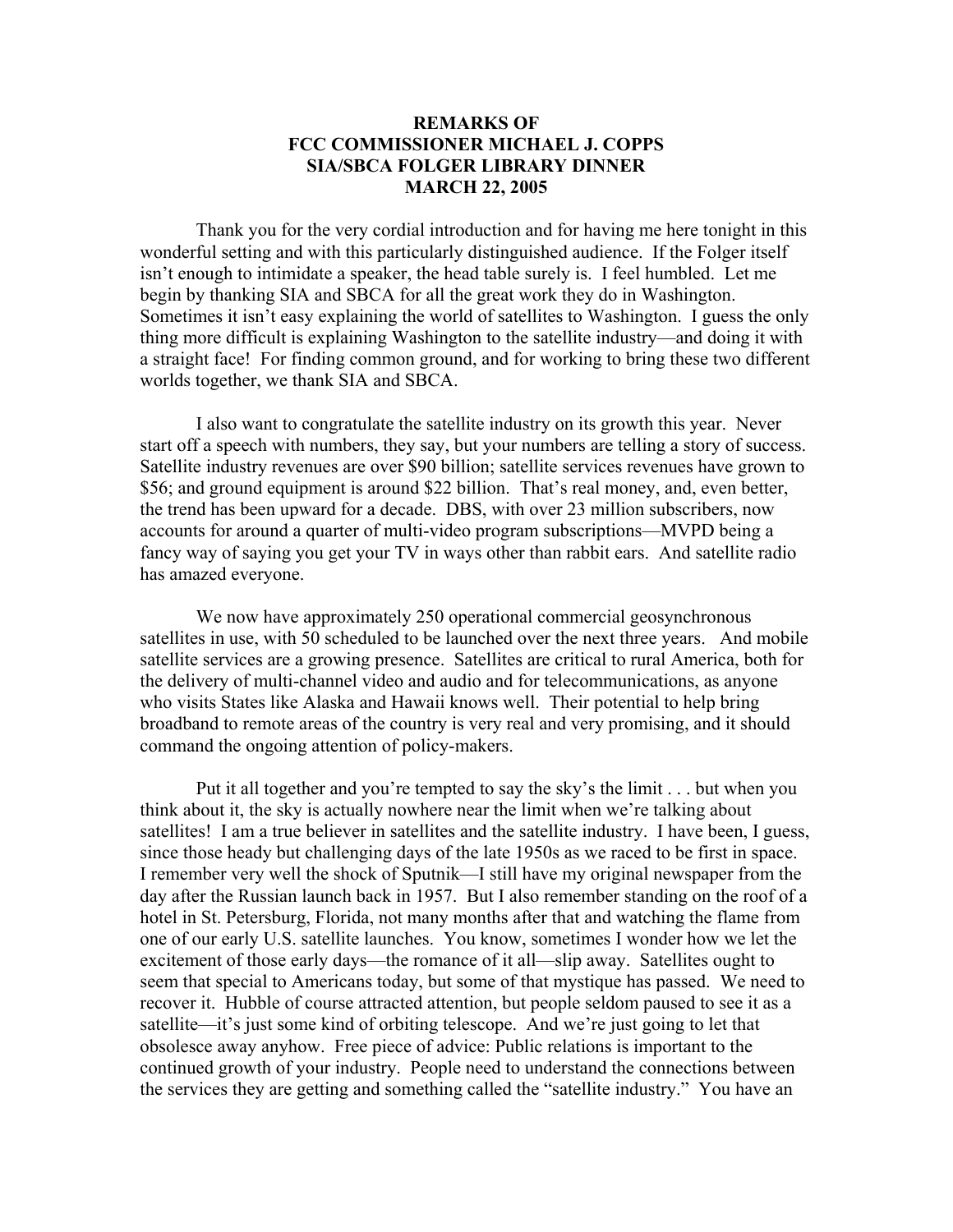amazing story to tell, full of technological triumph and wonder, and we all need to be reminded and re-inspired by it. But—that's not the subject of my remarks tonight. Plus trying to wax eloquent with tales of triumph and wonder in the Folger Shakespeare Library is probably not a good idea for a government regulator.

 I want to focus on another area where satellites play a central role, and wherein I hope they will play a significantly larger role. I am talking about homeland security and public safety – something leaders like General Clark and Admiral Ellis understand so well. I appreciate the critical role satellites are already fulfilling with our government using satellites as primary communications systems and to back-up other critical communications and to provide diversity and redundancy. Over 80% of federal agencies are using satellites to communicate, from FEMA to the Coast Guard to our customs and border control agents. With satellites, our communications infrastructure is more resilient and more difficult to undermine. And this doesn't just apply to government communications. There's a reason why critical industries like finance, banking, oil and gas rely on satellites.

The list goes on. GPS is there for public safety dispatch, search and rescue, air traffic control, E911, and the transportation industry, not to mention the role it plays for the military. Satellite remote sensing services support pipeline monitoring, forest fire protection, and homeland security operations. And NOAA's environmental satellite systems are part of the backbone of our global weather monitoring system, which is critical to our military and to emergency weather preparedness and response. These satellites even carry search and rescue instruments that have helped save the lives of some 10,000 people.

 All of this is why Congress in the Homeland Security Act found that "satellite communication infrastructure is critical national infrastructure." And it is why the 2004 NSTAC Satellite Task Force Report to the President found that the "commercial satellite industry is critical to our national, economic, and homeland security."

 Count me as one of those who believes that satellites can do even more for homeland security and public safety. The ubiquity of their coverage and the diversity and redundancy that they offer make them promising tools for solving some of our toughest problems.

 You in this audience are the satellite experts. You know, far more than I do, how to apply the power of satellites to the challenges we face. But understand how urgently we need your help. And help make others understand this. We need your help overcoming huge homeland security and public safety challenges—and we need it now. We need new approaches, new thinking, and we need it in both industry and government. If ever there was an area ripe for creative public-private sector cooperation, here it is!

 We just passed the three-and-one-half years mark since our country was attacked by terrorists on that murderous September 11. With this much time past, it's time to pause and take stock—something we should frequently do. It's time to ask ourselves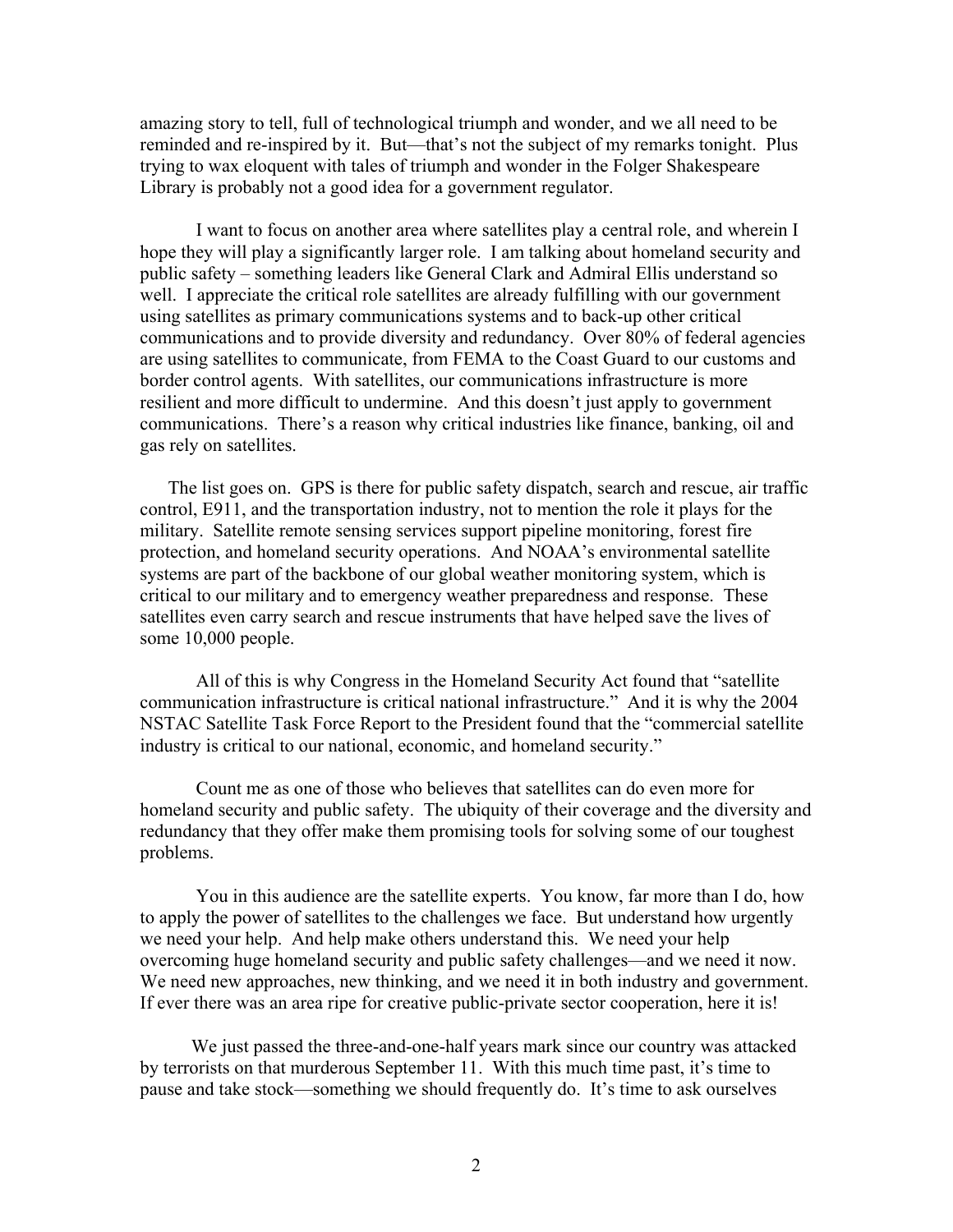where we stand in making our country less vulnerable—and to decide where we go from here.

 *The 9/11 Commission Report* that came out last year helps us with both these challenges. *The Report* lays out, in chilling detail, a state of communications unreadiness that seriously inhibited the country's ability to respond on that terrible day. But, threeand-one-half years later, it also lays out a chilling picture of the state of our communications unreadiness today. We've taken important steps, of course—and we should recognize that and be grateful for them—but the bottom line is that we're nowhere near ready for next time. And most serious observers believe it *is* a question of "when" rather than a question of "if." There is so much to do to make sure that our citizens particularly our first responders and our various levels of government—are able to communicate better when we are attacked again. I think the satellite industry can play an even more important role in addressing *The Report's* challenges. And I think your Federal Communications Commission ought to be playing a more important role, too.

 *The Report's* discussion of communications issues explains how interoperability problems plagued rescue operations in both New York and at the Pentagon, and it stresses how important it is to find ways for strategic decision-makers in different emergency entities, at the municipal, state and federal levels, to talk to each other no matter what the situation. I think that we should explore, much more seriously than we have, whether satellite systems can help to solve this problem. And I mean explore this as a true priority.

 Discussing critical infrastructure generally, *The Report* concludes that, despite the lessons of 9/11, America's critical infrastructure remains vulnerable. Industry, *The Report* says, "remains largely unprepared for a terrorist attack." It goes on: "We were… advised that the lack of a widely embraced private-sector preparedness standard was a principal contributing factor to this lack of preparedness."

Where has the FCC been these past three-and-one-half years? What have we done to shore up the problems that have been identified? Well, in that time, the FCC has allocated more spectrum to public safety; begun the process of bringing tools like RFIDs and ITS to the country; struggled with issues like CALEA and 800 MHz; and, of course, begun to implement E911, which largely depends upon the satellite GPS system. We have convened councils with industry. Advisory committees have had meetings and our government partners have begun to reorganize themselves. All fine—but not enough. It is all very much a work in progress. It has already been a long process, but let's always remember that time is no friend when it comes to terrorism. Reorganization tomorrow is not enough. Voluntary best practices—which seems to be the tool of choice right now are fine, if they are implemented quickly. But untimely implementation may be no protection at all. So when voluntary efforts fail, I believe mandatory implementation may better serve the public interest. We should have learned that with the rules that implemented E911. *The 9/11 Commission Report* minces no words about the lack today of public and private sector readiness for another attack. Homeland security is not business-as-usual or government-as-usual. Meetings, NOIs and draft best practices can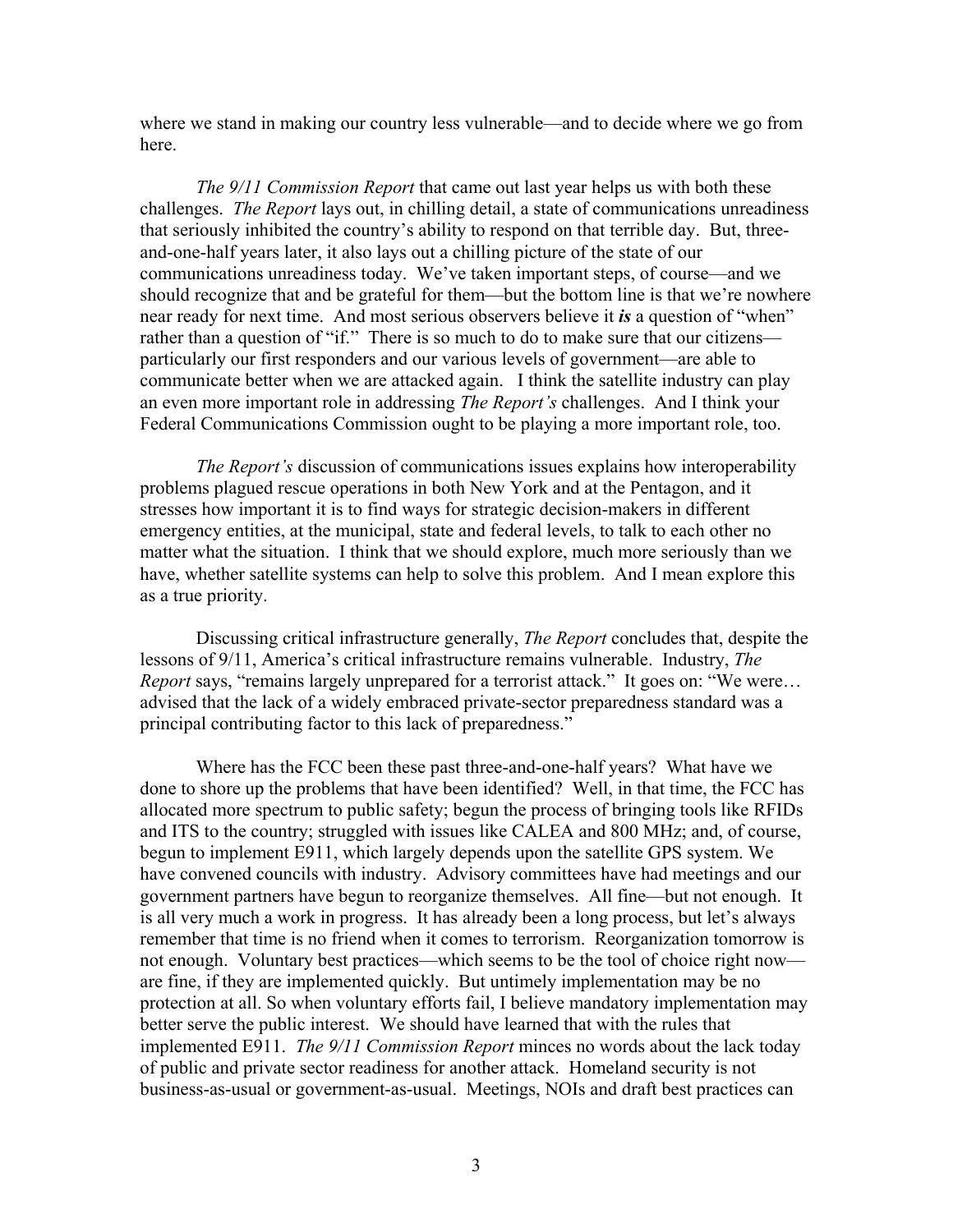only take us so far. We must be focused on implementing integrated solutions. And our actions need to be part of an overall strategic plan. The safety of the people is always the first obligation of the public servant.

 Don't misunderstand me. The FCC is working hard. We have the best people and expertise in government on communications. But that's just the point. This organization should be front-and-center in the action, pushing for interoperability, striving for redundancy, acting as a convener, an expediter and a planning innovator. Indeed, the law instructs the FCC to do just that. Our enabling statute, the Telecommunications Act, confers upon the FCC specific national security responsibility to ensure the safety of our people through the communications networks. So, clearly, the Commission should be fulfilling a central role in all this. The nation's homeland security planning should provide more clarity about where the FCC fits in. I think we fit in at the forefront in developing communications solutions. The country has waited a long time for others to get moving. The GAO states that "a fundamental barrier to successfully addressing interoperable communications problems for public safety has been the lack of effective collaborative, interdisciplinary, and intergovernmental planning." House Government Reform Subcommittee Chairman Christopher Shays has called on the FCC to take a more active role and says it's going to be costly if we don't. There is a void out there to fill, and I believe this agency needs to fill it. We have seen some good progress lately, with the report issued by DHS and the planned inter-agency organization on public safety communications. But we have these FCC resources available and I believe we have an obligation to make fuller use of them.

In addition to working on specific interoperability and redundancy challenges, I would like to see the FCC create an office that focuses exclusively on helping local public safety organizations to share ideas, vet proposals, prepare plans and coordinate them with both government and industry. Why should every jurisdiction have to start at square one when others have already done a lot of work? Think of the time and money this could save. And in the process, let's find out if local and state public safety organizations know enough about the possibilities of satellite? If we lack the resources for the Commission to do these kinds of things, maybe Congress would help us. We won't know unless we ask.

I also think we at the Commission need to affirm in a more tangible way that we are committed to doing our part. Toward this end, I believe that the new Chairman of the Commission should appoint one of his fellow Commissioners specifically to lead the FCC's efforts. You know, the FCC is not even mentioned in *The Report of the 911 Commission*. While some say that's because we're doing what we are supposed to be doing, I would feel better if our efforts had achieved sufficient visibility to at least garner a mention or two in *The Report*. We need a higher profile because the Commission has more to contribute than it has been asked or prodded to do so far. There is precedent for what I propose because this is the structure that Chairman Kennard created when he appointed then-Commissioner Powell to lead our preparation for the Year 2000 Problem. That appointment gave visibility, leadership and priority to the Commission's important role in meeting the Y2K challenge. That is a good and admirable model to follow now.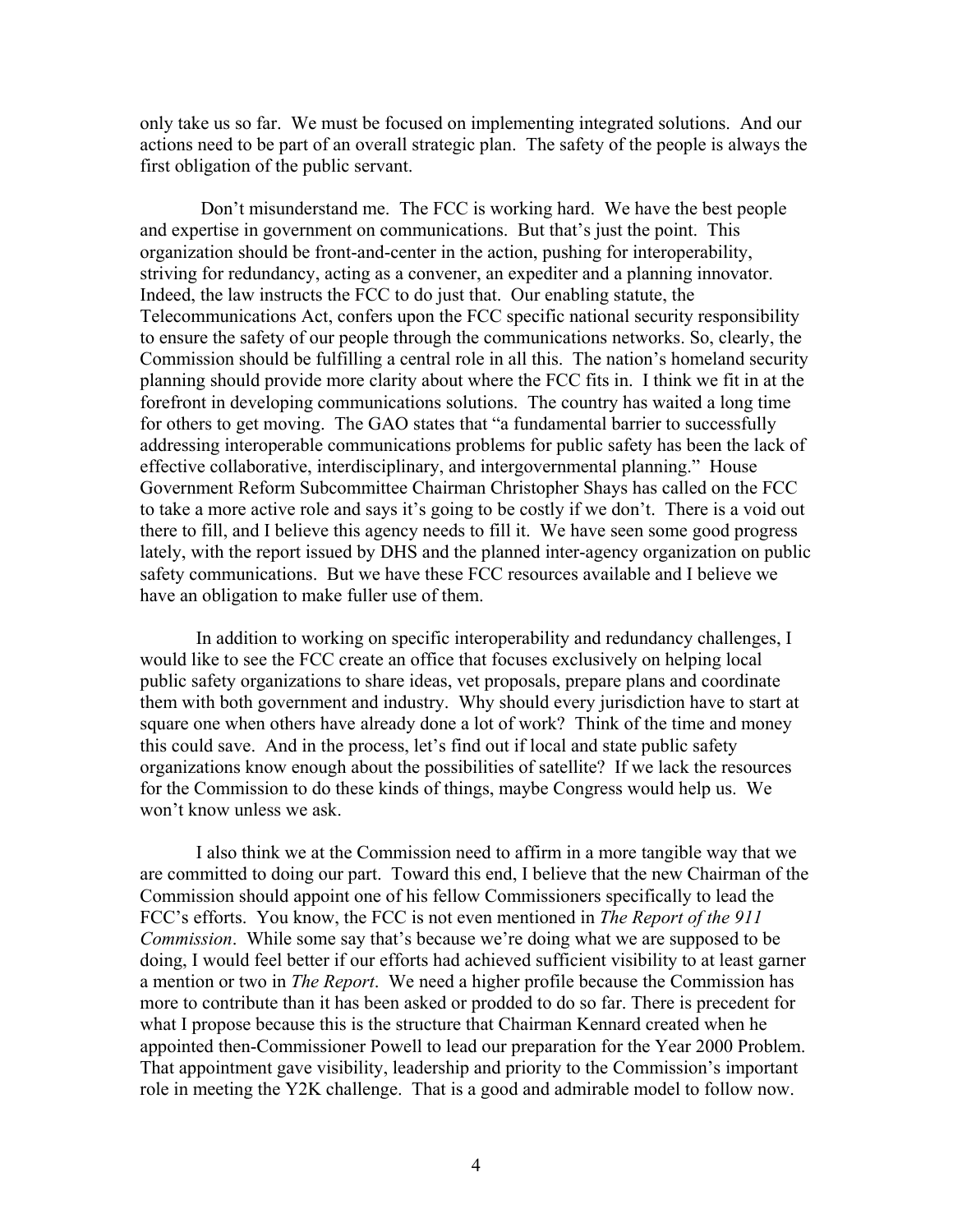There is one other homeland security concern we are not adequately addressing, and I just want briefly to mention it. It is how to integrate our hospitals, health centers, and doctors much more closely into the emergency response communications system. If this isn't part of what homeland security communications should be all about, then I don't know what is. I have visited hospitals and emergency responders in big cities and in very small towns, and I have visited with the CDC in Atlanta. All these facilities recognize the importance of fast and reliable communications, especially in the event of a biological attack. But not many hospitals, especially in rural America, have a reliable two-way communications system that allows them to communicate with local and federal law enforcement and emergency personnel in a crisis. Even when they do have dedicated systems, they are seldom redundant, and most are based on the public network, which is unreliable in emergencies, as 9/11 and the more recent East Coast black-out proved. Can you imagine what would happen in a biological attack if our hospitals were unable to communicate with first responders, 9-1-1 call-takers, federal authorities and each other?

The FCC could address this problem and help find a solution. We could play a helpful role just by acting as a facilitator, a convener, or a clearinghouse for ideas—being a place where health care providers can share and vet ideas and talk with one another. As I mentioned with regard to other public safety responders earlier, why should every such facility have to start at square one when they could be building on the lessons learned by others? Wouldn't bringing people and ideas together and sharing experiences save the country both time and money—maybe even a lot of lives? And as we do this, we should consider the role of satellite technologies in connecting our hospitals and rural healthcare providers to the homeland security and public safety communications system. I would think that the strengths of satellite – ubiquity and diversity – would serve this project well. Rural health centers especially might be well served by a satellite-based communications system. I hope you'll help us think about this.

I'm eager to assist, in any way I can, making the FCC a more central part of the solution to each of these homeland security and public safety challenges. And as I've said, I'm eager to see if satellites can play an even more prominent role. But to do this the FCC must first ensure that our present policies don't interfere with the satellite industry's ability to be a powerful homeland security and public safety partner. Unfortunately, we have not done this well in every instance.

For example, the Commission needs to provide more certainty that satellite spectrum will remain satellite spectrum. We also need to guarantee that internationally harmonized spectrum isn't used for other purposes because such harmonization was won only after hard battles. Spectrum is the lifeblood of the satellite business. But, too often, the Commission has sent mixed signals to the satellite industry about the future of spectrum. We have reclaimed satellite spectrum for other purposes and cannibalized internationally harmonized satellite spectrum. This must stop.

We must also work harder on interference issues. We have battle after battle at the FCC over whether a particular licensee is suffering harmful interference or whether a